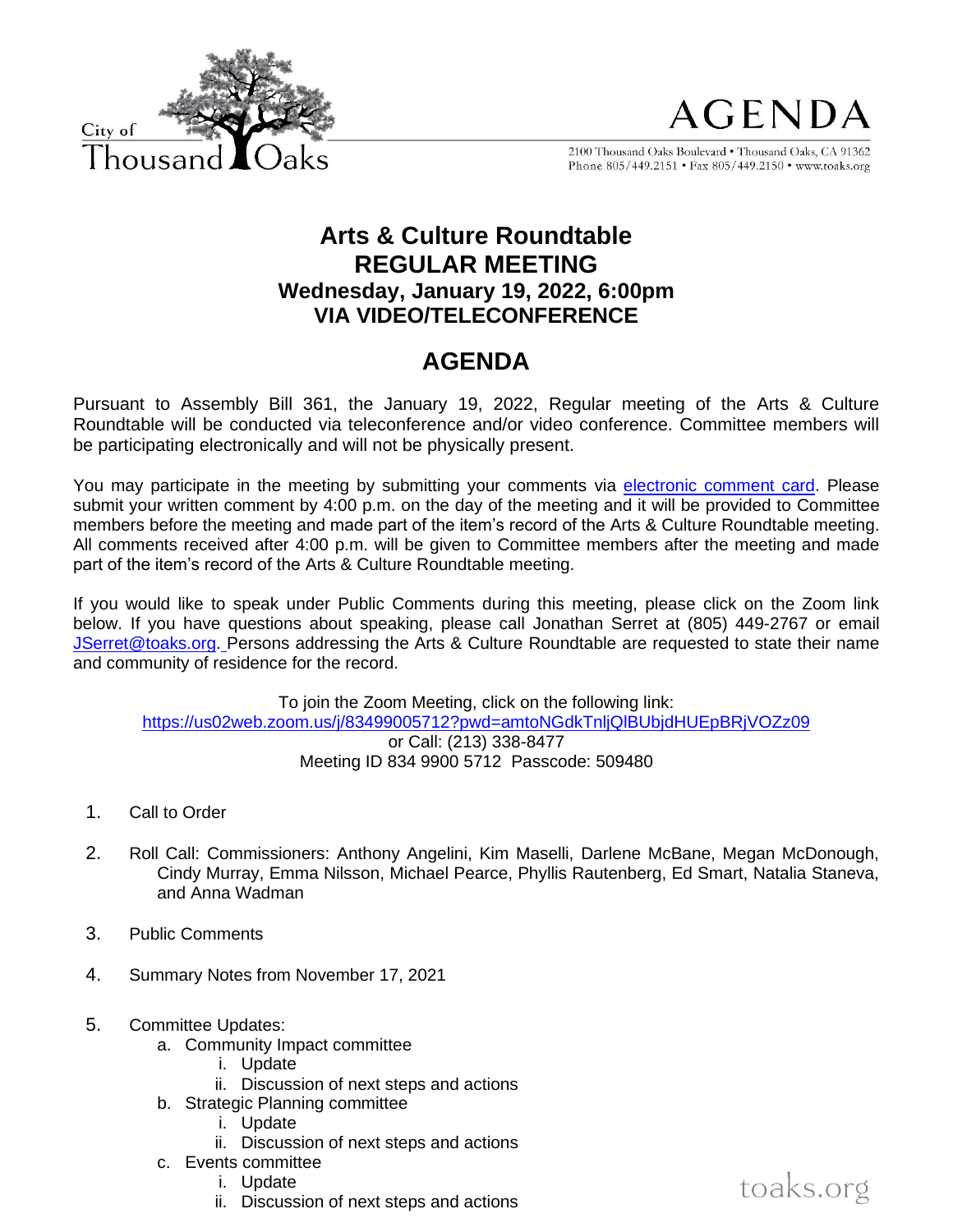#### 6. Chair Comments

#### 7. Staff Comments

#### 8. Adjournment to next Regular meeting Wednesday, March 16, 2022; 6:00pm

**Americans with Disabilities Act (ADA)**: In compliance with the ADA, if you need special assistance to participate in this meeting or other services in conjunction with this meeting, please contact the Finance Department at (805) 449-2227. Upon request, the agenda and documents in this agenda packet can be made available in appropriate alternative formats to persons with a disability. Notification at least 48 hours prior to the meeting or time when services are needed will assist the City in ensuring that reasonable arrangements can be made to provide accessibility to the meeting or service.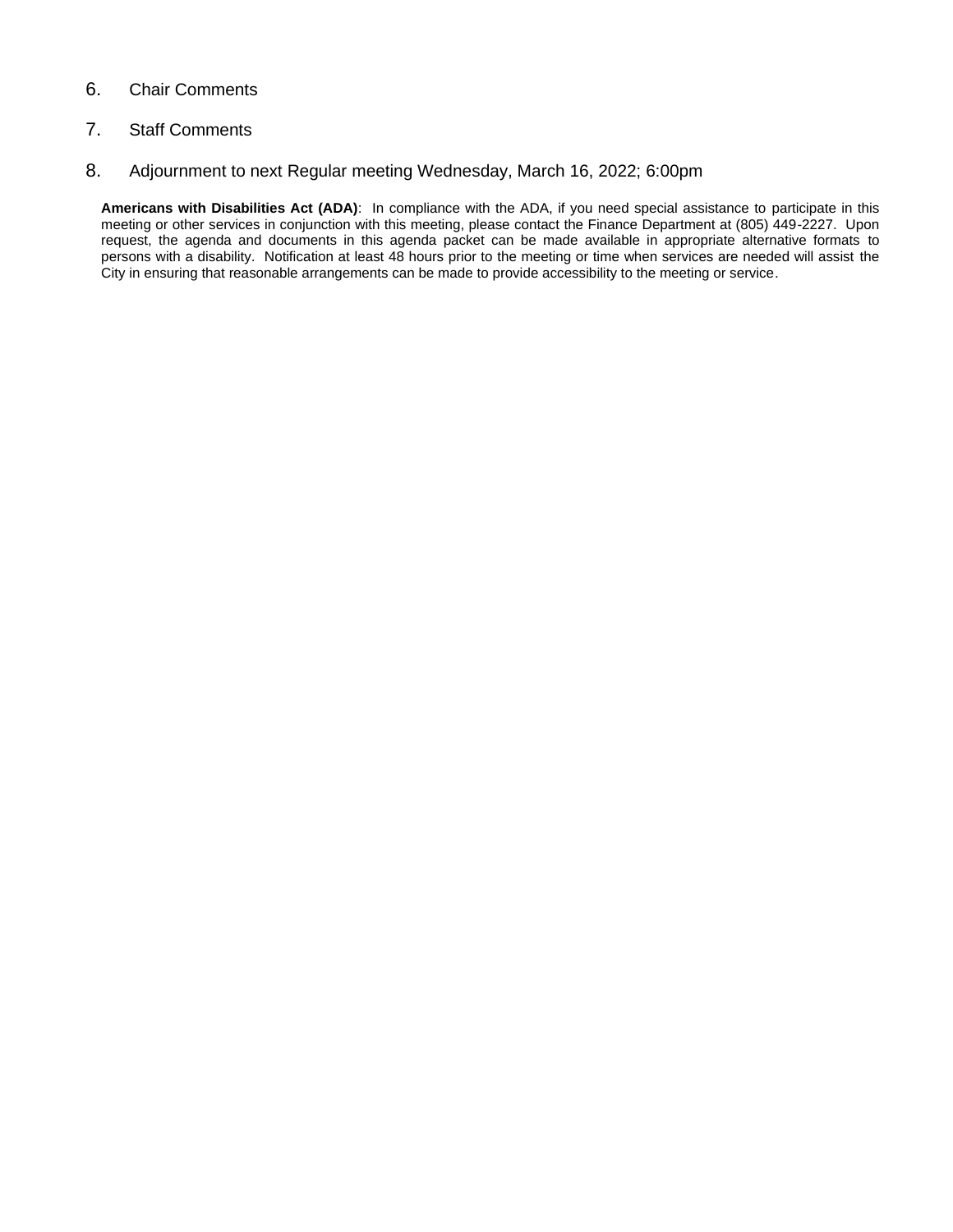

Cultural Affairs Department

2100 Thousand Oaks Boulevard \* Thousand Oaks, CA 91362<br>Phone 805/449.2700 \* Fax 805/449.2750 \* www.toaks.org

## **Arts & Culture Roundtable Wednesday, November 17, 2021; 6:00 p.m. Acorn Room – Thousand Oaks Civic Arts Plaza Summary Notes**

- **1. Call to Order:** Meeting was called to order at 6:00pm
- **2. Roll Call:** Present: Anthony Angelini, Kim Maselli, Darlene McBane, Megan McDonough, Phyllis Rautenberg, Ed Smart, Natalia Staneva, and Anna Wadman. Absent: Cindy Murray, Emma Nilsson, and Michael Pearce. Staff present: Jonathan Serret
- **3. Public Comments:** None
- **4. Arts & Culture Roundtable Workplan:** The committee members reviewed the list of "top-3" suggestions which they each provided (see attached). Wadman suggested putting all suggested work-plan items into one-year, two-year, and/or three-year consideration. There was general discussion regarding the siloed feel of arts organizations in the community and how to go about bringing more cohesiveness and coordination. There was discussion regarding the creation of a survey and a database of organizations and programs; this could require some element of funding/staffing but could be Roundtable-driven at the outset. Creating opportunities for public art and reinvigorating the *Excellence in the Arts Awards*, were brought up as suggestions.

The Roundtable discussed the need to create sub-committees for the purpose of cultivating a list/database of artists, arts and culture organizations, and arts and culture institutions in Thousand Oaks. Later this can expand to incorporate the greater Conejo Valley. Another committee was discussed for the purpose of creating a survey to be shared with the Arts and Culture practitioners in the community to request feedback and identify where opportunities exist. Lastly, a third committee was discussed to evaluate opportunities for events. A question was posed about the possibility of creating a Facebook account, which could be an open area for members of the arts and culture community to share information, ask questions, and collaborate. The Cultural Affairs Director will look into this possibility, with regard to The Brown Act.

McBane made a motion to approve the creation of three committees: an ad hoc Arts and Culture Impact committee, made up of McBane, Wadman, McDonough, and Smart, for the purpose of identifying community resources and cultivating a database of artists, organizations, and institutions,

an ad hoc Strategic Planning committee comprised of Angelini, Staneva, and Maselli for the purpose of creating a survey which could be shared with the arts and culture database to gather feedback and input on community resources and needs,

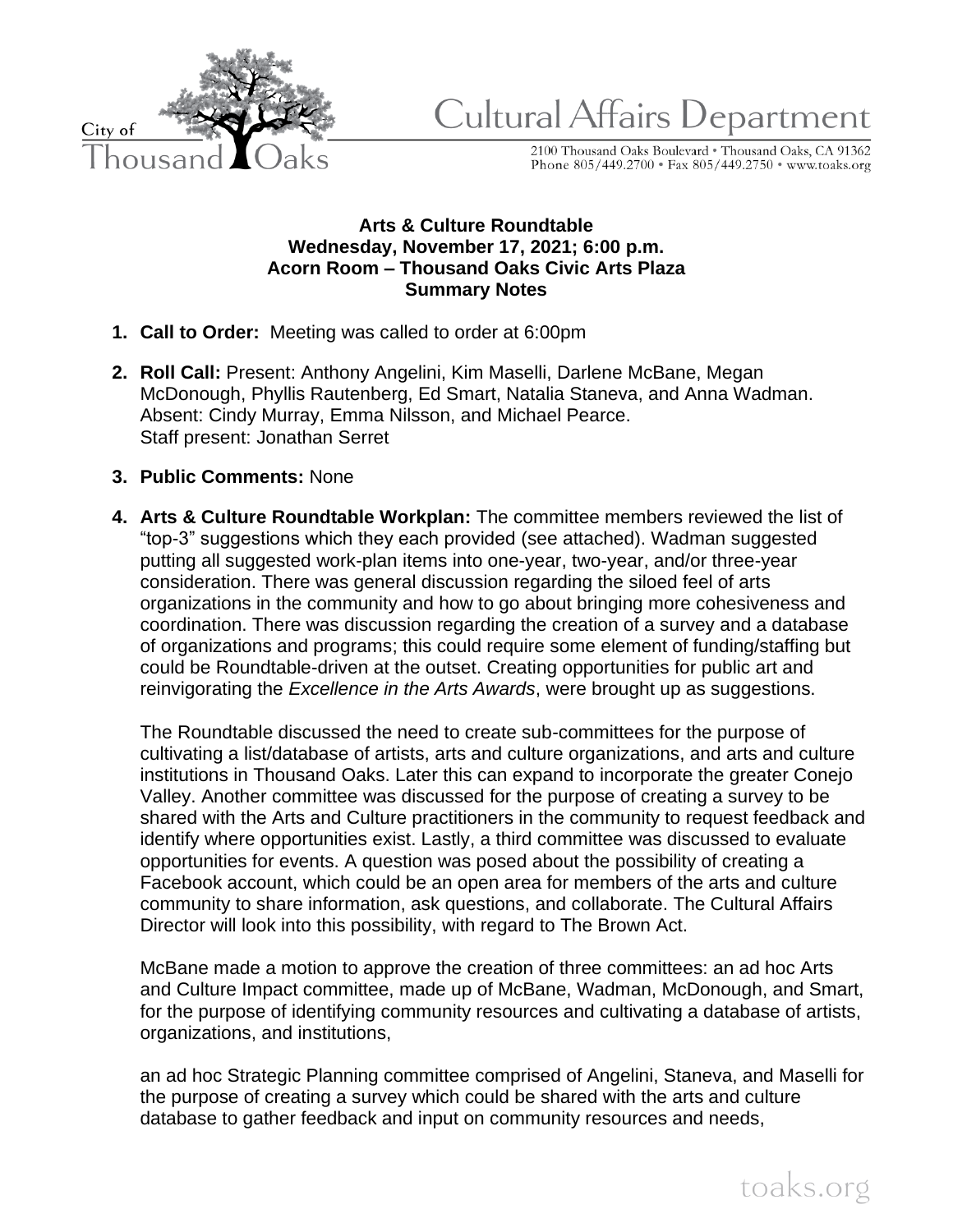and a standing events committee comprised of Angelini and Rautenberg; the motion was seconded by Smart, and passed 8-0 with Murray, Nilsson, and Pearce absent. Murray, Nilsson, and Pearce may join any of the committees, although to prevent quorum of the full Roundtable, only one may join the Community Impact committee.

**5. Adjournment:** Meeting was adjourned at 7:20 p.m. to a regular meeting on Wednesday, January 19, 2022 at 6:00 p.m.

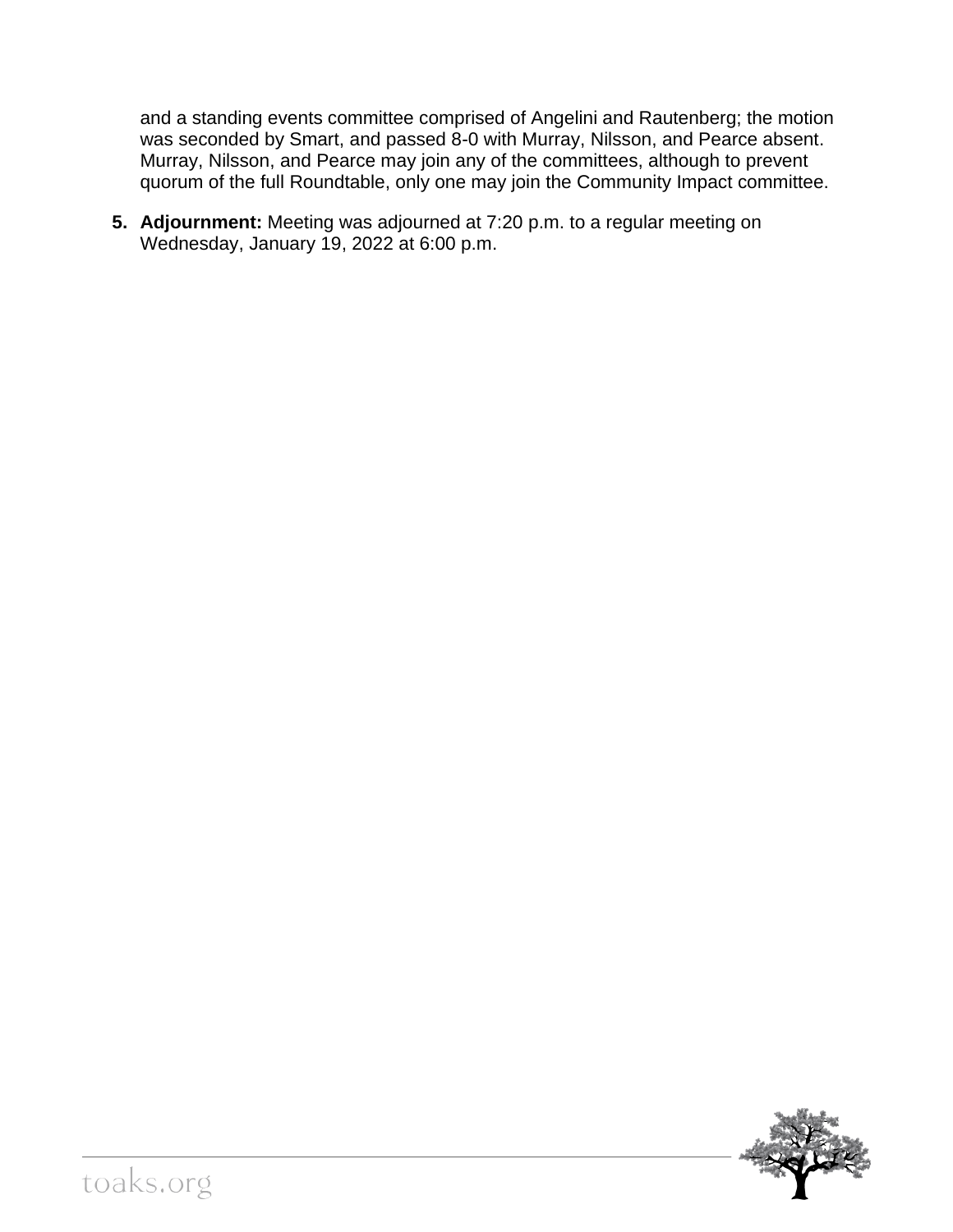## Arts & Culture Roundtable Workplan Suggestions

- 1) Combining season subscriptions between companies. i.e., 2 5-Star shows, 2 NWS concerts and 2 PFB shows to increase subscriptions and introduce the audience to another art. (Not just the resident companies, could include Cal Lutheran Shakespeare festival, etc)
- 2) Produce a quarterly brochure, with all art events in the community and combine resources with TOArts for the finances to produce.
- 3) TOArts create and maintain a community calendar so there are not similar events occurring at the same time.
- 4) How can the city bring attention and support to a more diverse representation of the arts and culture in the community?
- 5) How can the city foster the use of art as a way to promote respectful and inclusive communication around difficult and divisive subjects?
- 6) How can the city help to put a musical instrument, a script, and a paintbrush in every child's hand in a manner that celebrates the value of arts education in creating a vibrant, expressive, and collaborative community?
- 7) Discuss public installations of art, like West Hollywood has
- 8) Create public lists of local resources for all disciplines from painting, ceramics, photography equipment and labs, etc.
- 9) City-run artist residency program such as in Culver City
- 10) identify all the arts groups in TO
- 11) define the mission of ACR compared to Alliance for the Arts
- 12) plan a community arts calendar of events including fundraisers to encourage joint events (ie performances and art shows) and avoid conflicts
- 13) develop a brochure/magazine with an emphasis on tourism and events to encourage visiting TO and building audiences
- 14) Redesign an updated arts festival that engages the community as participants instead of just spectators. (classes/activities in painting, music, dance etc.)
- 15) Pop up events which allow community art groups to contribute with simple presentations vs. the responsibility of a stand alone show. ( In the Oaks mall, at parks, The Lakes/Promenade)
- 16) Engaging local restaurants, wineries and pubs to collaborate with local arts organizations to create a street fair experience in the community celebrating an event/holiday.
- 17) More Public Art- The city can require major new construction projects over a minimum threshold to include a piece of public art in the exterior design or nearby city space. This could be a mural, mosaic or sculpture with the cost relative to the size of the project. This would employ local or SoCal artists and create an artistic environment in our city.
- 18) Artist/School collaboration grants- Several cities have programs that connect local artists to school programs in music, theater, visual arts, dance, etc. Artists would apply for a small grant (\$1k-\$5k) in exchange for hours spent working in local schools to help develop the next generation of artists. At the end of the artists' residency, students would present a collaborative project with the professional artist to the public.